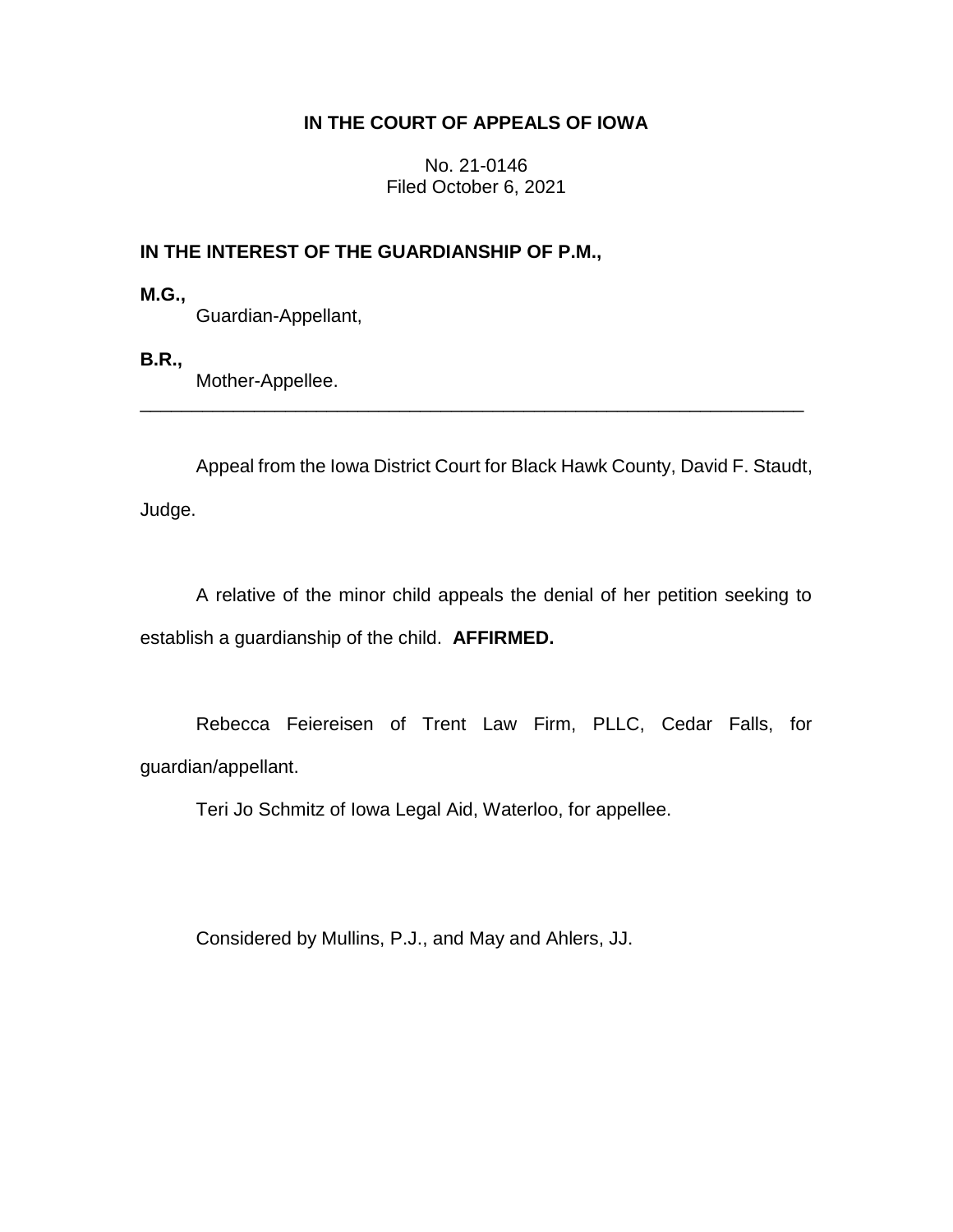## **AHLERS, Judge.**

 $\overline{a}$ 

P.M. was born in 2018. When the child was four months old, the child's parents, who lived in Omaha, Nebraska, had the child live with a paternal aunt. The aunt lives in Waterloo, Iowa. The plan was for this to be a temporary arrangement of about two weeks. When the two weeks passed, the child's parents and aunt agreed that the child would remain in the aunt's care. A few months later, the child's father was deported to Mexico.<sup>1</sup> While the exact number and frequency is disputed, there were communications and visits between the mother and the child while he was in the aunt's care. The mother also provided some financial assistance to the aunt, although the amount is also disputed.

After the child had been living with the aunt for about six months, the mother tried to have the child returned to her care permanently, but the aunt refused. Rather than returning the child, the aunt almost immediately started this action seeking to establish herself as guardian of the child. The mother's contact with the child then decreased substantially. Each party blames the other for the decrease. As it appeared the case was not going to resolve quickly, a pretrial conference was held at which the parties agreed to entry of an order establishing a temporary guardianship with the aunt named as temporary guardian and setting a schedule of times during which the mother could see the child. The schedule was set with an eye toward not moving too quickly to reintroduce the child to the mother while trying to facilitate as much contact as possible between the two. In-person, telephone, and video visits were encouraged.

<sup>&</sup>lt;sup>1</sup> Around fourteen months after being deported, the father was killed in Mexico.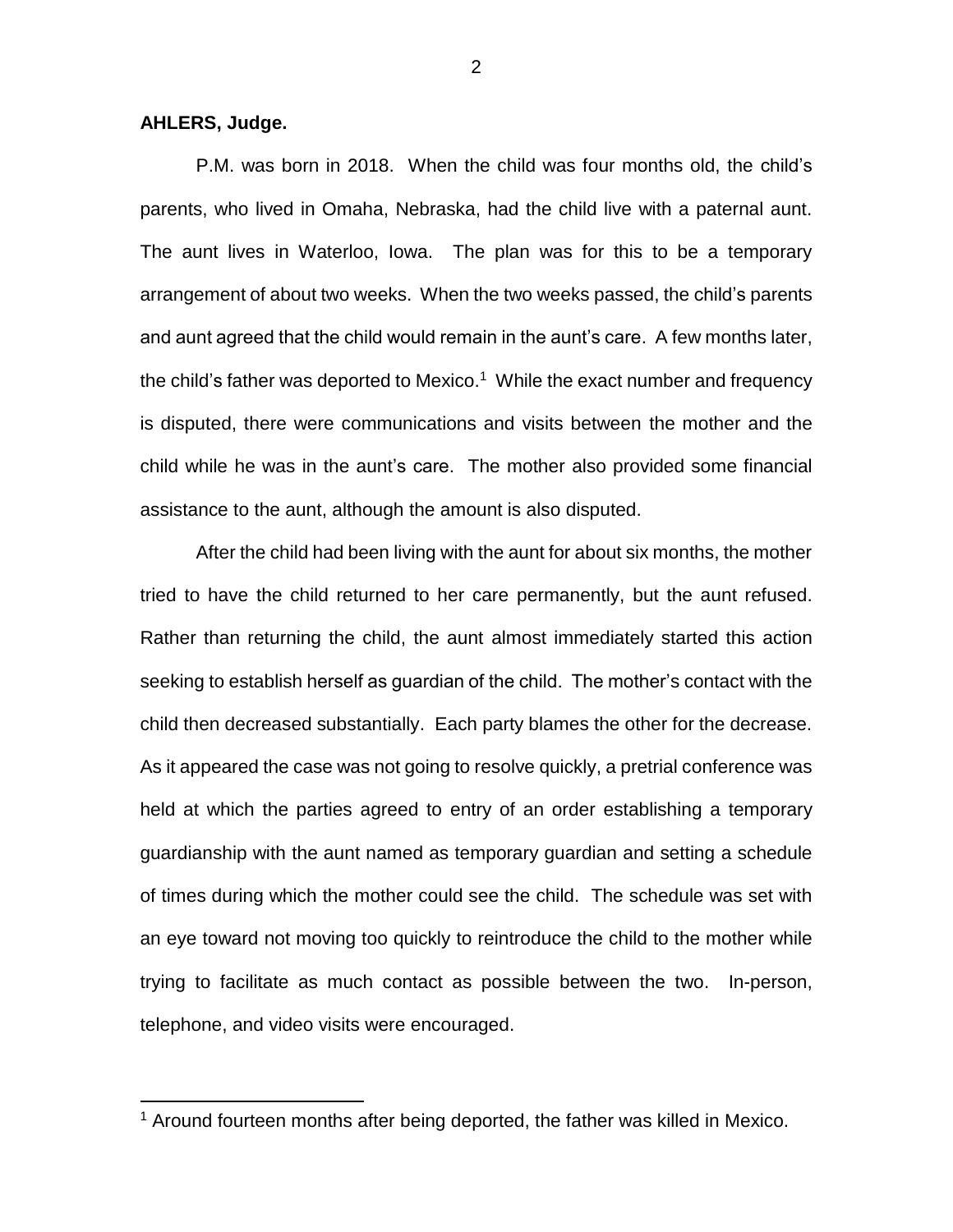Within one and one-half months following the issuance of the temporary order, the mother filed a contempt application against the aunt for failing to honor the schedule of visits. After multiple continuances granted based on representations that the parties believed they could resolve their disputes, the case eventually went to final hearing on the aunt's request for establishment of a permanent guardianship and the mother's application for contempt. That hearing was not completed until nearly two years after the child was originally placed in the aunt's care and around seventeen months after the guardianship petition was filed.

Following the hearing, the district court found the aunt failed to prove the elements of Iowa Code section 232D.204(1) and (2) (2020). As a result, the district court terminated the temporary guardianship and dismissed the aunt's petition seeking to establish a permanent guardianship. $2$  The aunt appeals.

### **I. Standard of Review**

 $\overline{a}$ 

Even though this case started in 2019, it did not reach final hearing until 2020. As a result, it is governed by the 2019 amendments to the Iowa Code addressing guardianships of minors, as the amendments apply to "guardianships and guardianship proceedings of minors established or pending before, on, or after January 1, 2020." *See* 2019 Iowa Acts ch. 56, § 45. The amendments removed all provisions for guardianships of minors from the Iowa Probate Code (Iowa Code chapter 633) and replaced them with different provisions in newly created Iowa Code chapter 232D. *See* 2019 Iowa Acts ch. 56, 57. Following those amendments, our standard of review when reviewing the establishment or denial

 $2$  The district court also denied the mother's application for contempt. That part of the district court's ruling is not an issue in this appeal.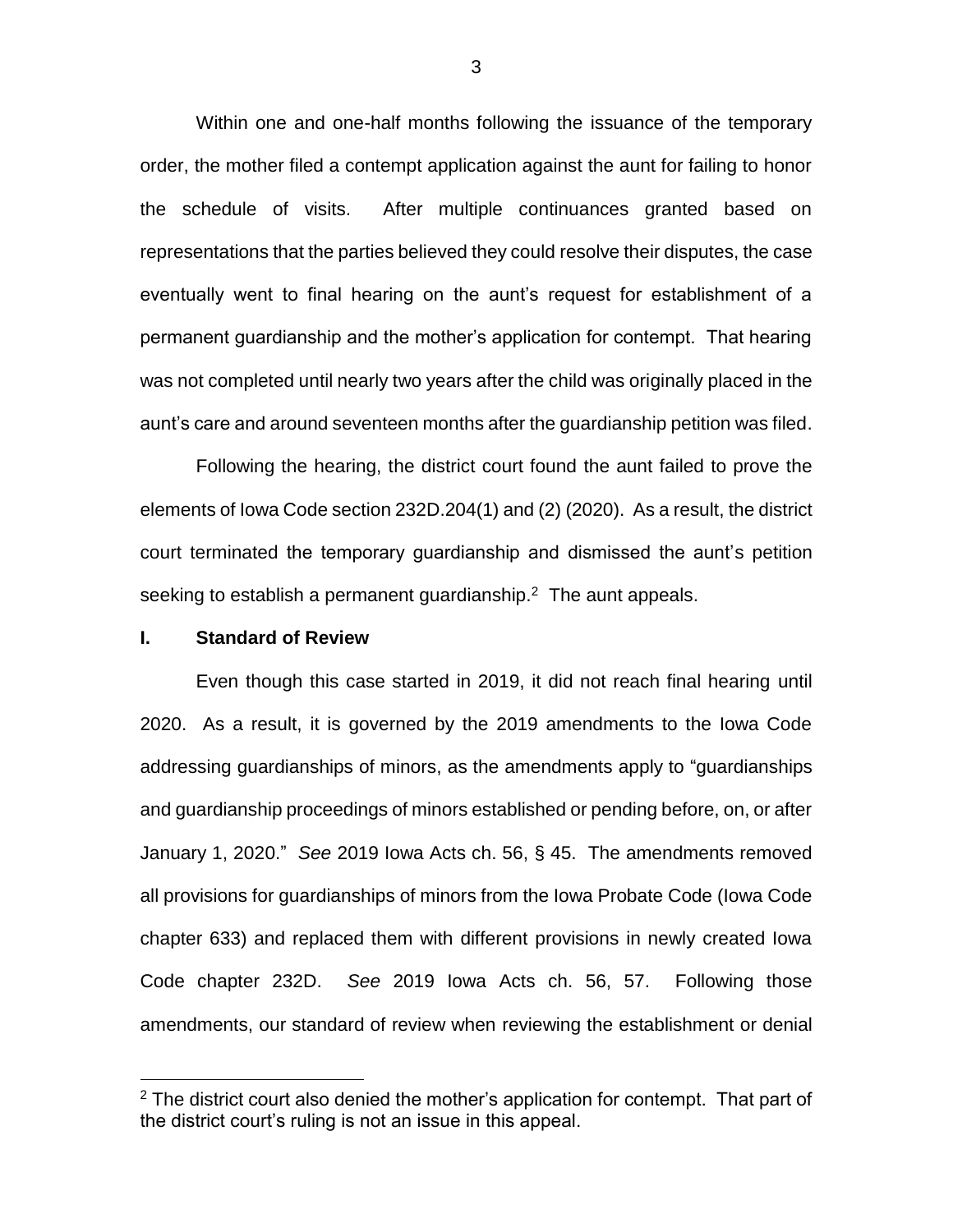of a guardianship of a minor is de novo. *In re Guardianship of J.M.*, No. 20-1638, 2021 WL 4304224, at \*2–3 (Iowa Ct. App. Sep. 22, 2021) (summarizing the history of the amendments and the resulting standard of review). With de novo review, we are deferential to the district court's factual findings but are not bound by them, and we make our own legal conclusions with no deference to the district court's conclusions of law. *Woods v. Charles Gabus Ford, Inc.*, 962 N.W.2d 1, 5 (Iowa 2021).

# **II. Discussion and Analysis**

In assessing the aunt's challenge, we begin with the statutory requirements

she must prove to establish a guardianship for the minor child:

1. The court may appoint a guardian for a minor without the consent of the parent or parents having legal custody of the minor if the court finds by clear and convincing evidence all of the following:

a. There is a person serving as a de facto guardian of the minor.

b. There has been a demonstrated lack of consistent parental participation in the life of the minor by the parent. In determining whether a parent has demonstrated a lack of consistent participation in the minor's life, the court may consider all of the following:

(1) The intent of the parent in placing the custody, care, and supervision of the minor with the person petitioning as a de facto guardian and the facts and circumstances regarding such placement.

(2) The amount of communication and visitation of the parent with the minor during the alleged de facto guardianship.

(3) Any refusal of the parent to comply with conditions for retaining custody of the minor set forth in any previous court orders.

2. The court may appoint a guardian for a minor without the consent of the parent or parents having legal custody of the minor if the court finds by clear and convincing evidence all of the following:

a. No parent having legal custody of the minor is willing or able to exercise the power the court will grant to the guardian if the court appoints a guardian.

b. Appointment of a guardian for the minor is in the best interest of the minor.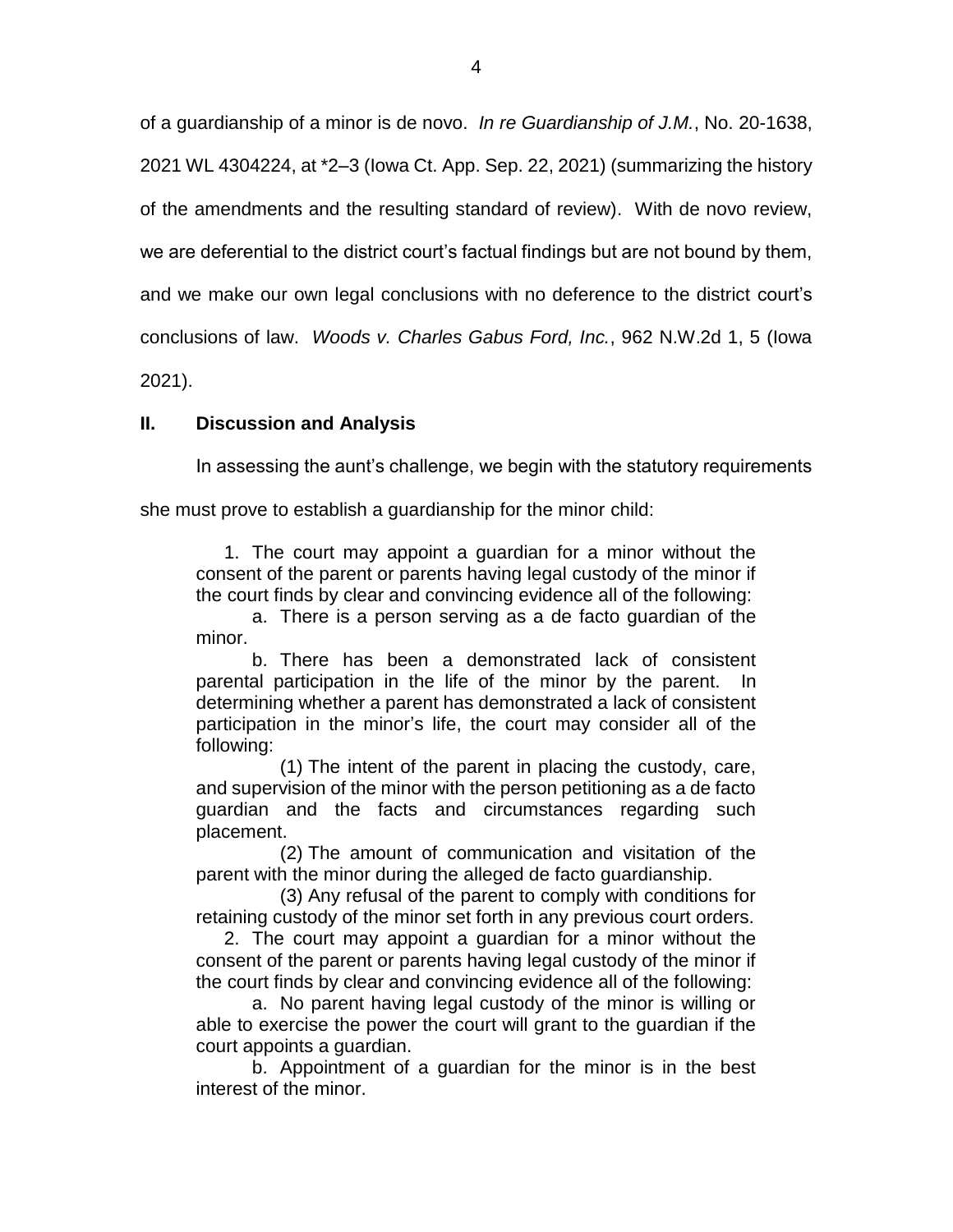Iowa Code § 232D.204. The aunt contends she proved the elements necessary to establish a guardianship under both section 232D.204(1) and (2).

## **A. Guardianship Under Iowa Code Section 232D.204(1)**

We start with the aunt's claim she satisfied section 232D.204(1). In resolving this claim, we need not decide whether the aunt was serving as a "de facto guardian"—a term undefined by the statute—because, even if we assume for the sake of discussion she was, we find she failed to prove "a demonstrated lack of consistent parental participation in the life of the minor by the [mother]." In assessing this element, we take into account the permissive considerations listed in section 232.204(1)(b).

The aunt and the mother agree the initial plan was that the aunt would care for the child for a couple of weeks, but they later agreed to extend that period, though still on a temporary basis. Thus, the intent was to establish a temporary arrangement brought on by turmoil in the mother's home that eventually included deportation of the child's father and his subsequent death. We find there was no intent by the mother to relinquish custody, care, or supervision of the child on anything beyond a temporary basis.

While the parties disagree on the amount of communication, the number of visits, and whether the aunt withheld visits or the mother failed to appear for visits, prior to initiation of this guardianship action, both women were cordial with each other and communicated about the child, showing that the mother did not fail to participate in the child's life. The mother also contributed to the support of the child by sending money to the aunt.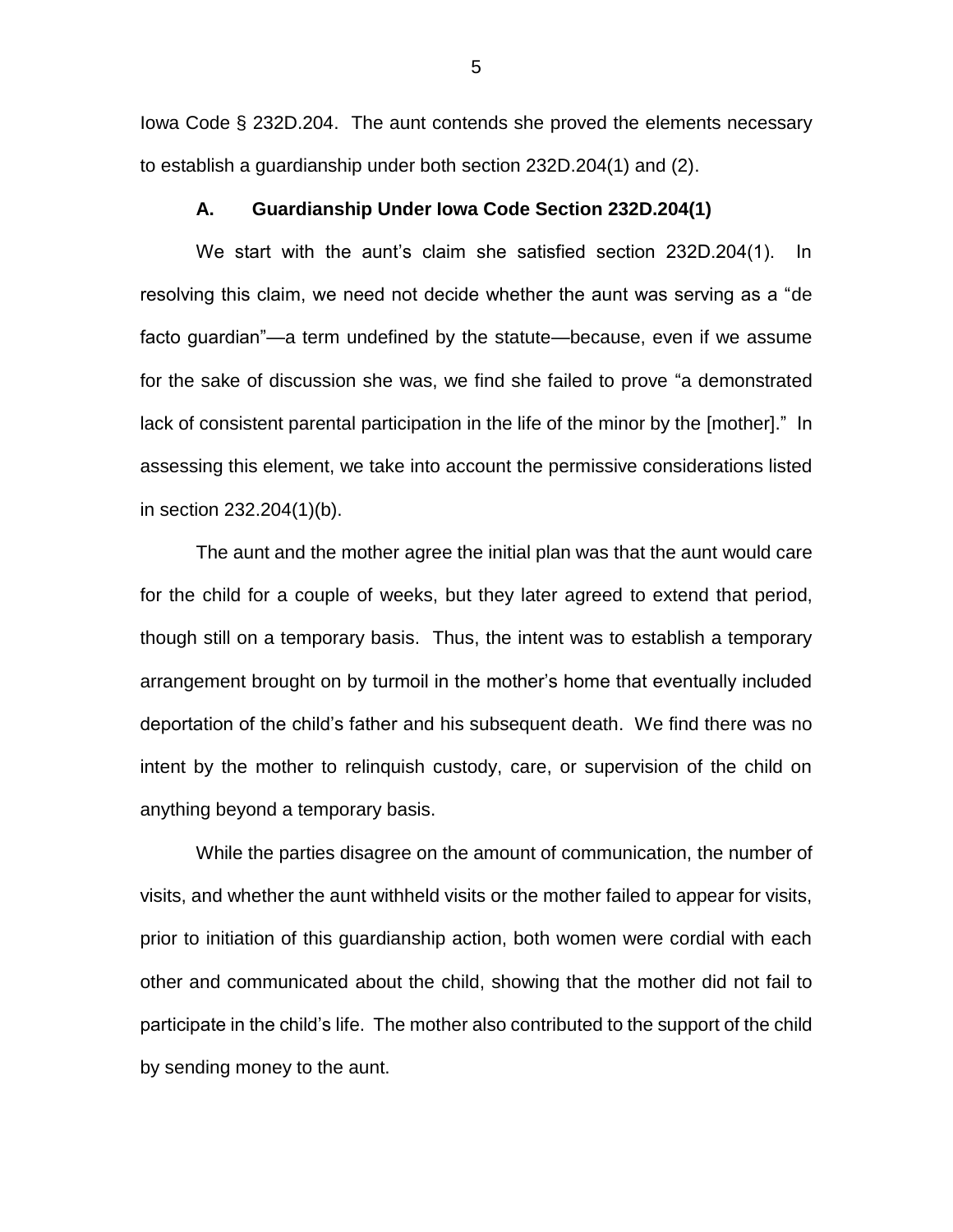We agree with the district court's assessment that the mother took advantage of the aunt's generosity in caring for the child for a six-month period. That said, we also agree there was no justification for the aunt to refuse to return the child at the end of that period. The aunt testified she would like to see the mother get mental-health treatment and see a change in the mother's attitude before the aunt would be willing to return the child. However, there was no persuasive evidence in the record supporting the need for such requirement, and it was not the aunt's place to impose such a requirement before the mother was entitled to the return of her own son. The evidence established the mother has other children, they are thriving in the mother's care, and the mother has a suitable home for the children. Like the district court, we view the aunt's intentions in refusing to return the child in a negative light. The fact the aunt almost immediately filed an action to establish a guardianship after the mother demanded return of the child is a strong indication of the aunt's intentions to keep the child from the mother, and it helps explain the decrease in communication that followed.

In short, we find the aunt failed to prove "a demonstrated lack of consistent parental participation in the life of the minor" by the mother. *See id.*  § 232D.204(1)(b). Any lack of consistent participation by the mother was caused by the interference of the aunt. As a result, we reach the same conclusion as the district court—the aunt failed to establish grounds for guardianship under section 232D.204(1).

### **B. Guardianship Under Iowa Code Section 232D.204(2)**

The aunt also contends she established the grounds for a guardianship under section 232D.204(2). After our de novo review, we agree with the district